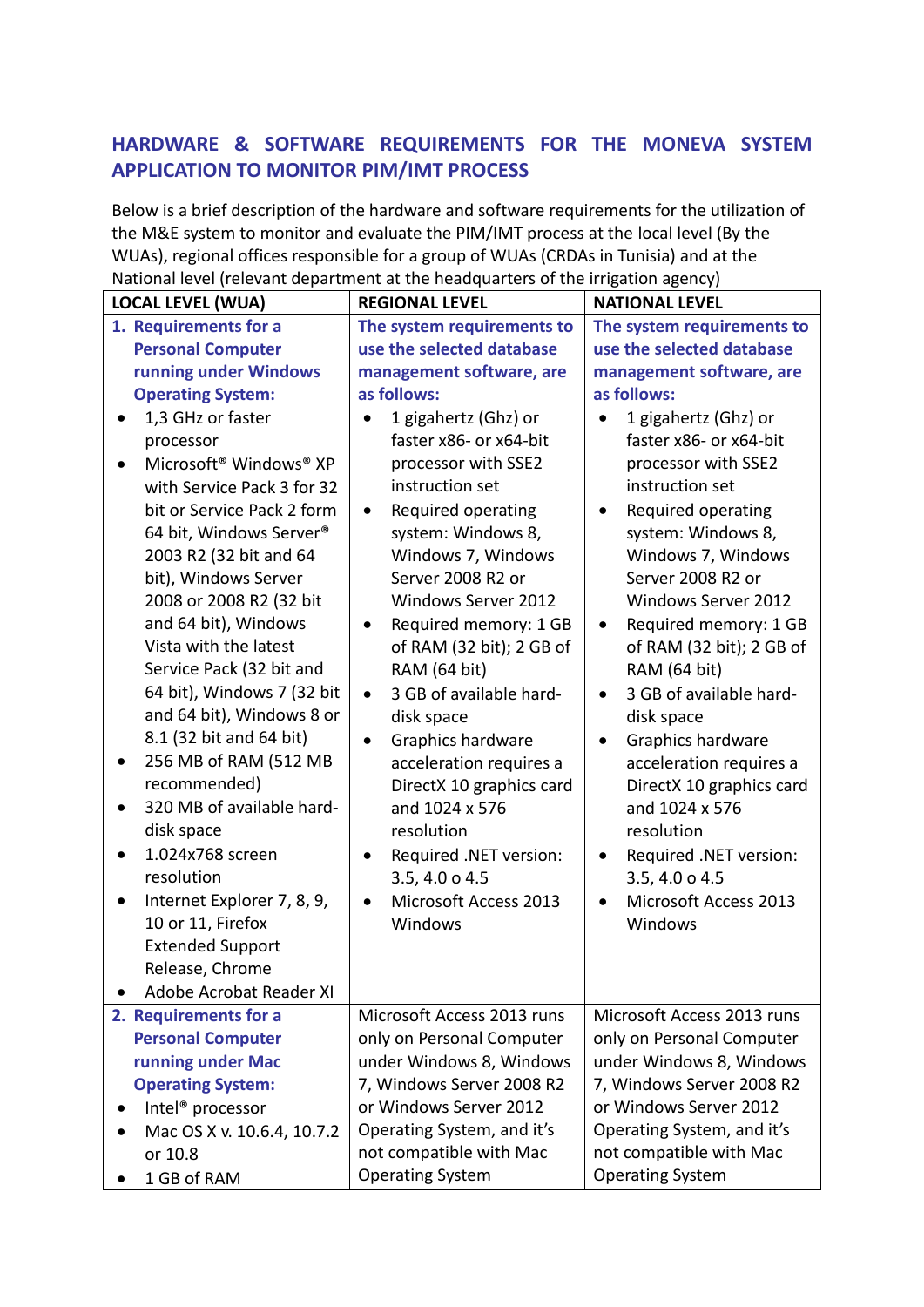| <b>LOCAL LEVEL (WUA)</b>                                                                                                                                                                                                                                                                                                                                                                                                                                                                                                                                                                                               | <b>REGIONAL LEVEL</b>                                                                                                                                                                                                            | <b>NATIONAL LEVEL</b>                                                                                                                                                                                                            |
|------------------------------------------------------------------------------------------------------------------------------------------------------------------------------------------------------------------------------------------------------------------------------------------------------------------------------------------------------------------------------------------------------------------------------------------------------------------------------------------------------------------------------------------------------------------------------------------------------------------------|----------------------------------------------------------------------------------------------------------------------------------------------------------------------------------------------------------------------------------|----------------------------------------------------------------------------------------------------------------------------------------------------------------------------------------------------------------------------------|
| 350 MB of available hard-                                                                                                                                                                                                                                                                                                                                                                                                                                                                                                                                                                                              |                                                                                                                                                                                                                                  |                                                                                                                                                                                                                                  |
| disk space                                                                                                                                                                                                                                                                                                                                                                                                                                                                                                                                                                                                             |                                                                                                                                                                                                                                  |                                                                                                                                                                                                                                  |
| 1.024x768 screen                                                                                                                                                                                                                                                                                                                                                                                                                                                                                                                                                                                                       |                                                                                                                                                                                                                                  |                                                                                                                                                                                                                                  |
| resolution                                                                                                                                                                                                                                                                                                                                                                                                                                                                                                                                                                                                             |                                                                                                                                                                                                                                  |                                                                                                                                                                                                                                  |
| Safari 5.1 for Mac OS X v.                                                                                                                                                                                                                                                                                                                                                                                                                                                                                                                                                                                             |                                                                                                                                                                                                                                  |                                                                                                                                                                                                                                  |
| 10.6.8 or 10.7.2; Safari                                                                                                                                                                                                                                                                                                                                                                                                                                                                                                                                                                                               |                                                                                                                                                                                                                                  |                                                                                                                                                                                                                                  |
| 5.2 for Mac OS X v. 10.8;                                                                                                                                                                                                                                                                                                                                                                                                                                                                                                                                                                                              |                                                                                                                                                                                                                                  |                                                                                                                                                                                                                                  |
| Safari 6.0 for Mac OS X v.                                                                                                                                                                                                                                                                                                                                                                                                                                                                                                                                                                                             |                                                                                                                                                                                                                                  |                                                                                                                                                                                                                                  |
| 10.7.4 or 10.8                                                                                                                                                                                                                                                                                                                                                                                                                                                                                                                                                                                                         |                                                                                                                                                                                                                                  |                                                                                                                                                                                                                                  |
| Adobe Acrobat Reader XI                                                                                                                                                                                                                                                                                                                                                                                                                                                                                                                                                                                                |                                                                                                                                                                                                                                  |                                                                                                                                                                                                                                  |
| 3. Requirements for a<br><b>Personal Computer</b><br>running under Linux<br><b>Operating System:</b><br>32 bit Intel Pentium®<br>processor or equivalent<br>Red Hat <sup>®</sup> Linux <sup>®</sup> WS 5,<br>SUSE <sup>®</sup> Linux Enterprise<br>Desktop (SLED) 10 with<br>Service Pack 2 or Ubuntu<br>7.10, GNOME or KDE<br>Desktop Environment<br>512 MB of RAM (1 GB<br>recommended)<br>150 MB of available hard-<br>disk space(additional<br>75MB required for all<br>supported font packs)<br>GTK+ (GIMP Toolkit) user<br>interface library, version<br>2.6 or later<br>Firefox 2.x or 3.0<br>OpenLDAP and CUPS | Microsoft Access 2013 runs<br>only on Personal Computer<br>under Windows 8, Windows<br>7, Windows Server 2008 R2<br>or Windows Server 2012<br>Operating System, and it's<br>not compatible with Linux<br><b>Operating System</b> | Microsoft Access 2013 runs<br>only on Personal Computer<br>under Windows 8, Windows<br>7, Windows Server 2008 R2<br>or Windows Server 2012<br>Operating System, and it's<br>not compatible with Linux<br><b>Operating System</b> |
| libraries                                                                                                                                                                                                                                                                                                                                                                                                                                                                                                                                                                                                              |                                                                                                                                                                                                                                  |                                                                                                                                                                                                                                  |
| Adobe Acrobat Reader 9                                                                                                                                                                                                                                                                                                                                                                                                                                                                                                                                                                                                 |                                                                                                                                                                                                                                  |                                                                                                                                                                                                                                  |
| 4. Requirements for a<br><b>Personal Computer</b><br>running under Solaris<br><b>Operating System:</b><br>32-bit Intel Pentium                                                                                                                                                                                                                                                                                                                                                                                                                                                                                         | Microsoft Access 2013 runs<br>only on Personal Computer<br>under Windows 8, Windows<br>7, Windows Server 2008 R2<br>or Windows Server 2012                                                                                       | Microsoft Access 2013 runs<br>only on Personal Computer<br>under Windows 8, Windows<br>7, Windows Server 2008 R2<br>or Windows Server 2012                                                                                       |
| processor or equivalent<br>Solaris <sup>™</sup> 10 u5 or<br>OpenSolaris <sup>™</sup> 2008.11,<br><b>GNOME or KDE Desktop</b><br><b>Environment (GNOME</b>                                                                                                                                                                                                                                                                                                                                                                                                                                                              | Operating System, and it's<br>not compatible with Solaris<br><b>Operating System</b>                                                                                                                                             | Operating System, and it's<br>not compatible with Solaris<br><b>Operating System</b>                                                                                                                                             |